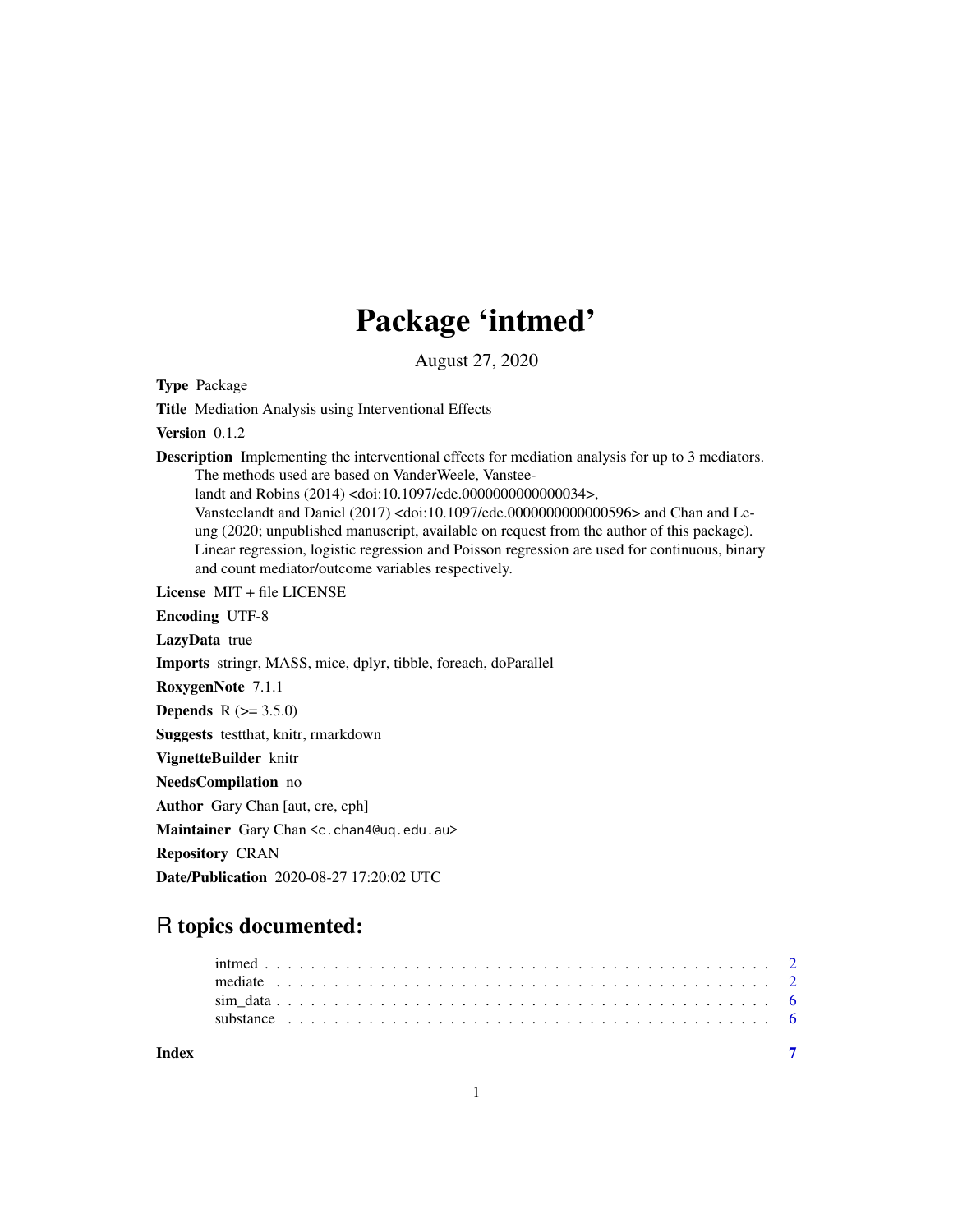<span id="page-1-0"></span>intmed *intmed: A package for mediation analysis using the interventional effect approach*

#### Description

This package estimates mediation effect using the interventional effect approach and Monte Carlo simulation.

mediate *Performing mediation analysis based on the interventional effect*

#### Description

Performing mediation analysis based on the interventional effect

#### Usage

```
mediate(
 y,
 med,
  treat,
  c = NULL,ymodel,
 mmodel,
  treat_l = 1,
  control_l = 0,
  incint = NULL,inc_mmint = FALSE,
  data,
  sim = 1000,conf. level = 0.95,complete_analysis = FALSE,
  digits = 2,
 HTML_report = TRUE,
  summary_report = TRUE,
  cores = NULL,
  imputed_data = FALSE
)
```
#### Arguments

|     | The outcome variable.      |
|-----|----------------------------|
| med | A vector of the mediators. |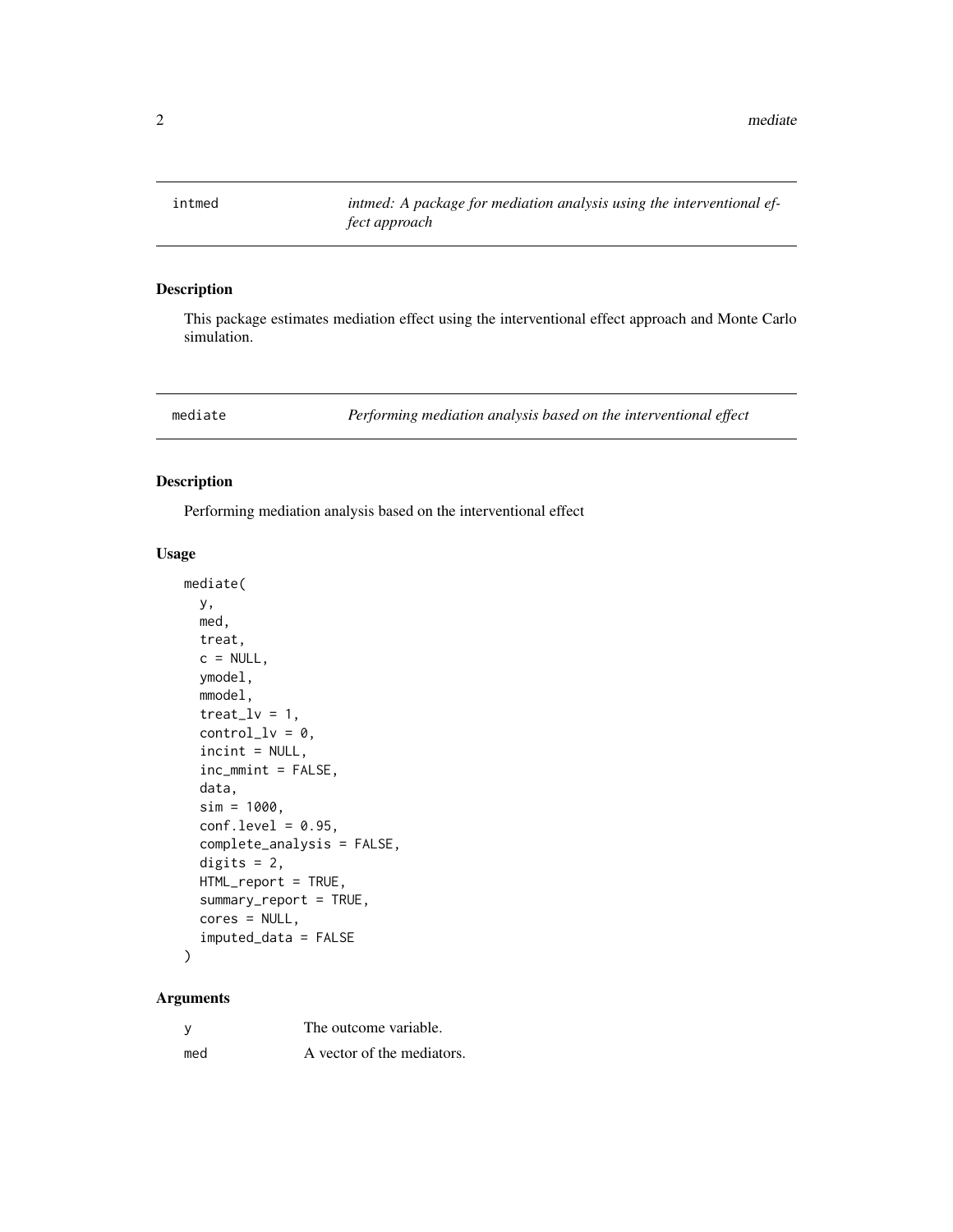#### mediate 3

| treat             | The exposure variable.                                                                                                                                                                                                      |
|-------------------|-----------------------------------------------------------------------------------------------------------------------------------------------------------------------------------------------------------------------------|
| с                 | A vector of covariates.                                                                                                                                                                                                     |
| ymodel            | A character string specifying the outcome model. Current options are "regres-<br>sion" (for continuous variable), "logistic regression" (for binary variable), and<br>"poisson regression" (for count variable)             |
| mmode1            | A vector of character string specifying the mediator models. Current options<br>are "regression" (for continuous variable), "logistic regression" (for binary vari-<br>able), and "poisson regression" (for count variable) |
| treat_lv          | Value of the treatment variable used as the treatment condition. Default is 1.                                                                                                                                              |
| control_lv        | Value of the treatment variable used as the control condition. Default is 0.                                                                                                                                                |
| incint            | A vector of boolean specifying if the exposure-mediator interactions are in-<br>cluded into the outcome model. Default is NULL.                                                                                             |
| inc_mmint         | A boolean value specifying if the mediator-mediator interactions are included.<br>Default is FALSE.                                                                                                                         |
| data              | A data frame containing all the analysis variables.                                                                                                                                                                         |
| sim               | A numerical value specifying the number of simulation. Default is 1000.                                                                                                                                                     |
| conf.level        | A numerical value specifying the confidence interval the the estimates. Default<br>is $0.95$                                                                                                                                |
| complete_analysis |                                                                                                                                                                                                                             |
|                   | Multiple imputation will be used to fill in missing value. Setting this flag to<br>FALSE will force the analysis to be conducted on complete data.                                                                          |
| digits            | Number of digits shown in the HTML report.                                                                                                                                                                                  |
| HTML_report       | A boolean specifying if the HTML will be saved in the R working directory.                                                                                                                                                  |
| summary_report    | A boolean specifying if a summary report will be printed.                                                                                                                                                                   |
| cores             | A numeric value specifying the number of cores to be used for the Monte Carlo<br>simulation. If this is set to NULL (default), it will auto-detect the number of<br>cores to be used.                                       |
| imputed_data      | A boolean specifiying if the data is an imputed data in long format. The dataset<br>much contains .imp (to identify the imputed data) and .id (to identify each ob-<br>serv3ation in each imputed data).                    |

#### Value

mediate generates a report in HTML format based on results from the mediation analysis. This report is saved in the working directory. The followings will returned by mediate

individual If there is no missing data or complete data analysis is performed, individual is a list containing the models for the outcome and mediators, and also the draws for the direct and indirect effect and other relevant estimates from each of the simulation. If multiple imputation is used for the analysis, individual is a vector of lists containing these information from the mediation analysis conducted on each imputed dataset. Each list contains the following items.

indirect1, indirect2, indirect3 Elements of the individual list. Vectors of draws for the indirect effect through mediators 1, 2 and 3.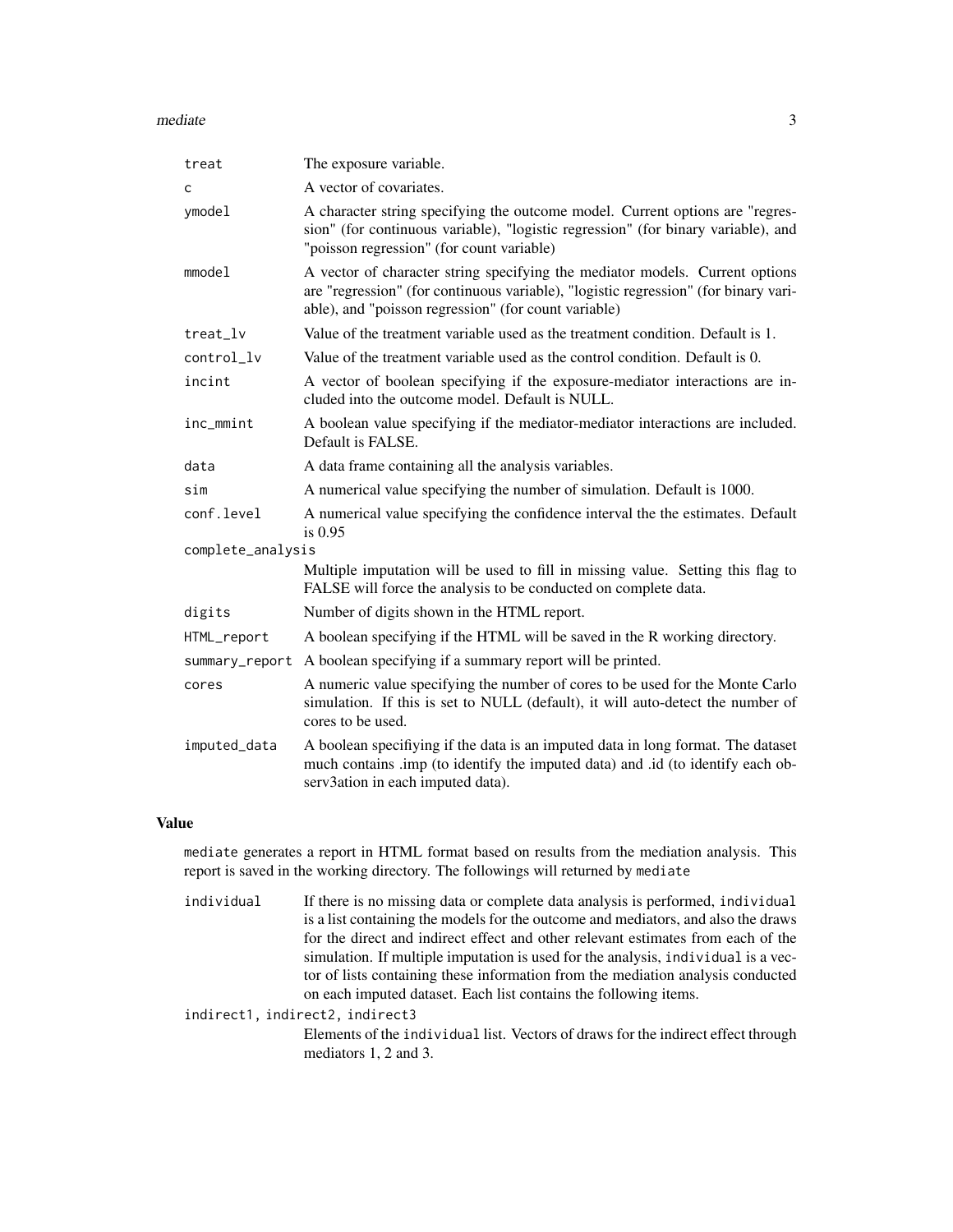| direct                       | Element of the individual list. Vector of draws for the direct effect of expo-<br>sure.                                                                                                                                                                                                                                                                       |
|------------------------------|---------------------------------------------------------------------------------------------------------------------------------------------------------------------------------------------------------------------------------------------------------------------------------------------------------------------------------------------------------------|
| dependence                   | Element of the individual list. This is only available when there are two me-<br>diators. Vector of draws for the effect mediated through the dependence of the<br>mediators.                                                                                                                                                                                 |
| interaction                  | Element of the individual list. This is only available when there are two me-<br>diators. Vector of draws for the effect mediated through the interaction of the<br>mediators.                                                                                                                                                                                |
| total                        | Element of the individual list. Vector of draws for total causal effect of the<br>exposure.                                                                                                                                                                                                                                                                   |
| prop1, prop2, prop3          |                                                                                                                                                                                                                                                                                                                                                               |
|                              | Elements of the individual list. Vector of draws for the proportion of effects<br>mediated through mediator 1, 2 and 3.                                                                                                                                                                                                                                       |
| ymodel                       | Element of the individual list. An object of the class 1m or g1m, a R object<br>containing the fit and estimate of the outcome model.                                                                                                                                                                                                                         |
| ymodel_te                    | Element of the individual list. Similar to ymodel, but did not have the media-<br>tors as predictors in the model.                                                                                                                                                                                                                                            |
| m1_model, m2_model, m3_model |                                                                                                                                                                                                                                                                                                                                                               |
|                              | Elements of the individual list. Objects of the class 1m or g1m containing the<br>fit and estimates of the mediator models.                                                                                                                                                                                                                                   |
| m2_model_cond                | Element of the individual list. Only available when there are more than one<br>mediator. Object of the class 1m or g1m similar to m2_mode1, but included medi-<br>ator 1 as a predictor.                                                                                                                                                                      |
|                              | m3_model_cond_m1, m3_model_cond_m2, m3_model_cond_m1m2                                                                                                                                                                                                                                                                                                        |
|                              | Element of the individual list. Only available where there are more than two<br>mediators. Object of the class 1m or g1m similar to m3_mode1, but with mediator<br>1, mediator 2 and both as predictors respectively.                                                                                                                                         |
| combined                     | If multiple imputation is used for the analysis, combined is a list containing<br>estimates for the direct/indirect effect and relevant estimates from all simula-<br>tions across all imputed datasets. If there is no missing data, it contains lists of<br>draws for the direct and indirect effect and relevant estimates from each of the<br>simulation. |
| direct                       | Element of the combined list. A vector of estimates of direct effect from all<br>simulations in all imputed datasets. If multiple imputation is not performed, it<br>is a list of estimates of direct effect from all simulations.                                                                                                                            |
| indirect                     | Element of the combined list. A list containing vectors of draws of indirect<br>effect through mediator 1, 2 and 3 from all simulations in all imputed datasets.<br>If multiple imputation is not performed, it is a list of estimates of direct effect<br>from all simulations.                                                                              |
| total                        | Element of the combined list. A vector of draws of total effect of exposure from<br>all simulations in all imputed datasets. If multiple imputation is not performed,<br>it is a list of estimates of direct effect from all simulations.                                                                                                                     |
| prop                         | Element of the combined list. A list containing vectors of draws of proportion of<br>effects mediated through mediator 1, 2 and 3 from all simulations in all imputed<br>datasets. If multiple imputation is not performed, it is a list of estimates of direct<br>effect from all simulations.                                                               |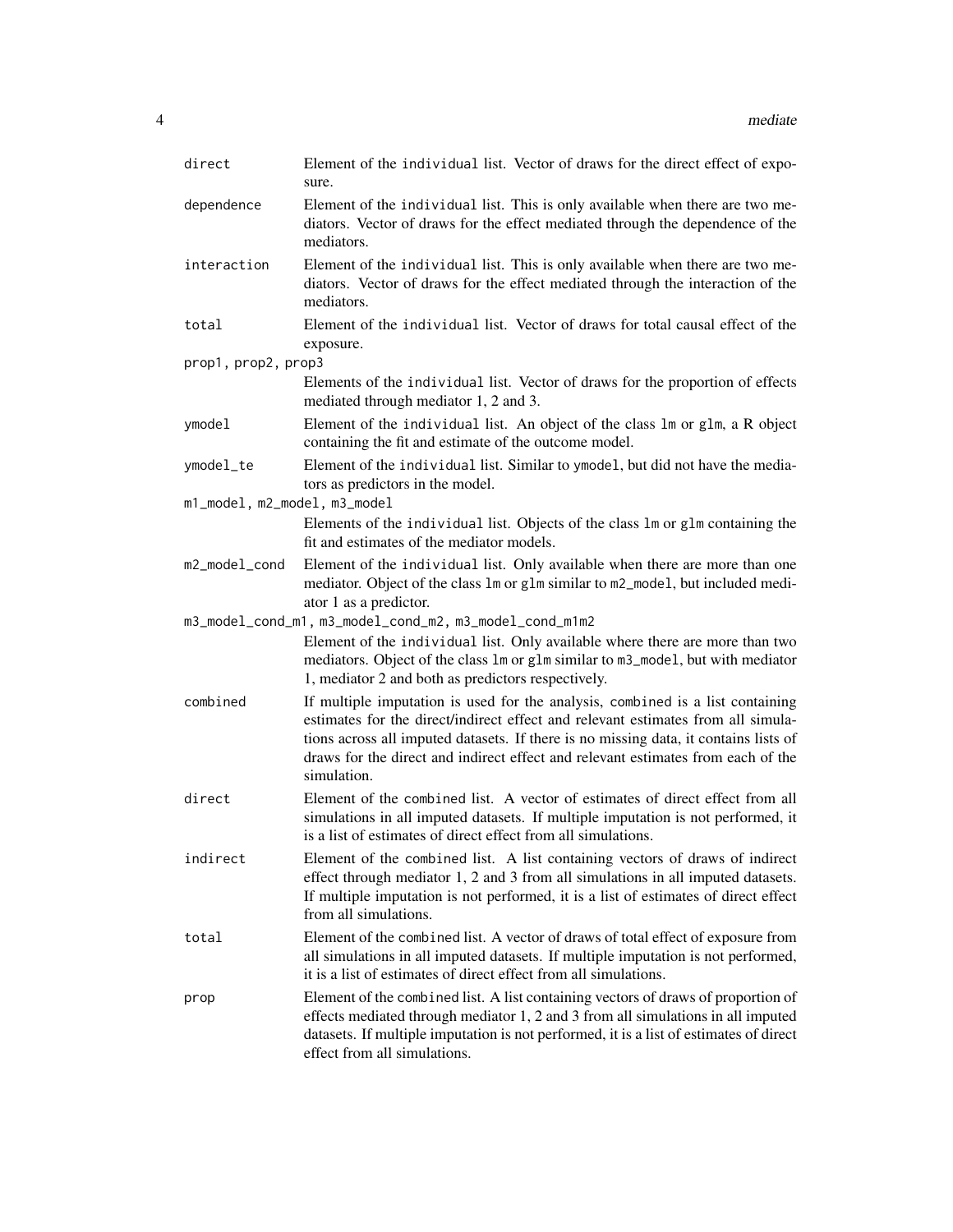#### mediate 5

| interaction   | Element of the combined list. Only available when there are two mediators.<br>A vector of draws of effect mediated through the interaction between media-<br>tors from all simulations in all imputed datasets. If multiple imputation is not<br>performed, it is a list of estimates of direct effect from all simulations. |
|---------------|------------------------------------------------------------------------------------------------------------------------------------------------------------------------------------------------------------------------------------------------------------------------------------------------------------------------------|
| dependence    | Element of the combined list. Only available when there are two mediators.<br>A vector of draws of effect mediated through the dependence between media-<br>tors from all simulations in all imputed dataset. If multiple imputation is not<br>performed, it is a list of estimates of direct effect from all simulations.   |
| mids          | Only available if multiple imputation is used. This is the mids object from mice,<br>the multiple imputation package by Stef van Buuren.                                                                                                                                                                                     |
| y_pooled_res  | Only available if multiple imputation is used. This contains the pooled model<br>estimates from the outcome model.                                                                                                                                                                                                           |
| m_pooled_res  | Only available if multiple imputation is used. This contains the pooled model<br>estimates from the mediator model(s).                                                                                                                                                                                                       |
| model_summary | This is a formatted table for the results from the mediator and outcome models.                                                                                                                                                                                                                                              |
| res_html      | This is the HTML code for the result report.                                                                                                                                                                                                                                                                                 |
| summary_text  | This is the formatted text of the result summary.                                                                                                                                                                                                                                                                            |

#### Examples

```
#One mediator, no HTML report.
```

```
#Set HTML_report = TRUE if a HTML report is needed.
med_res <- mediate(y = "y", med = c("m"), treat = "x", ymodel = "regression",
mmodel = c("regression"), treat_lv = 1, control_lv = 0, incint = FALSE, inc_mmint = FALSE,
conf. level = 0.9, data = sim_data, sim = 20, complete_analysis = TRUE,
HTML_report = FALSE, digits = 3, cores = 2)
```

```
#One mediator with exposure-mediator interaction
#Results presented in a HTML report (This is the default).
med_res <- mediate(y = "y", med = c("m"), treat = "x", ymodel = "regression",
mmodel = c("regression"), treat_lv = 1, control_lv = 0, incint = TRUE, inc_mmint = FALSE,
conf.level = 0.9, data = sim_data, sim = 1000, complete_analysis = TRUE, digits = 3, cores = 2)
```

```
#Two mediators, complete data analysis and no HTML report.
med_res <- mediate(y = "sub_misuse", med = c("dev_peer","sub_exp"), treat = "fam_int",
c = c("conflict","gender"), ymodel = "logistic regression", mmodel = c("logistic regression",
"logistic regression"), treat_lv = 1, control_lv = 0, conf.level = 0.9,
data = substance, sim = 20, complete_analysis = TRUE,
HTML_report = FALSE, digits = 3, cores = 2)
```

```
#Two mediators with multiple imputation (missing data are imputed by default)
#Results presented in a HTML report.
med_res <- mediate(y = "sub_misuse", med = c("dev_peer","sub_exp"), treat = "fam_int",
c = c("conflict","gender"), ymodel = "logistic regression", mmodel = c("logistic regression",
"logistic regression"), treat_lv = 1, control_lv = 0, conf.level = 0.9,
```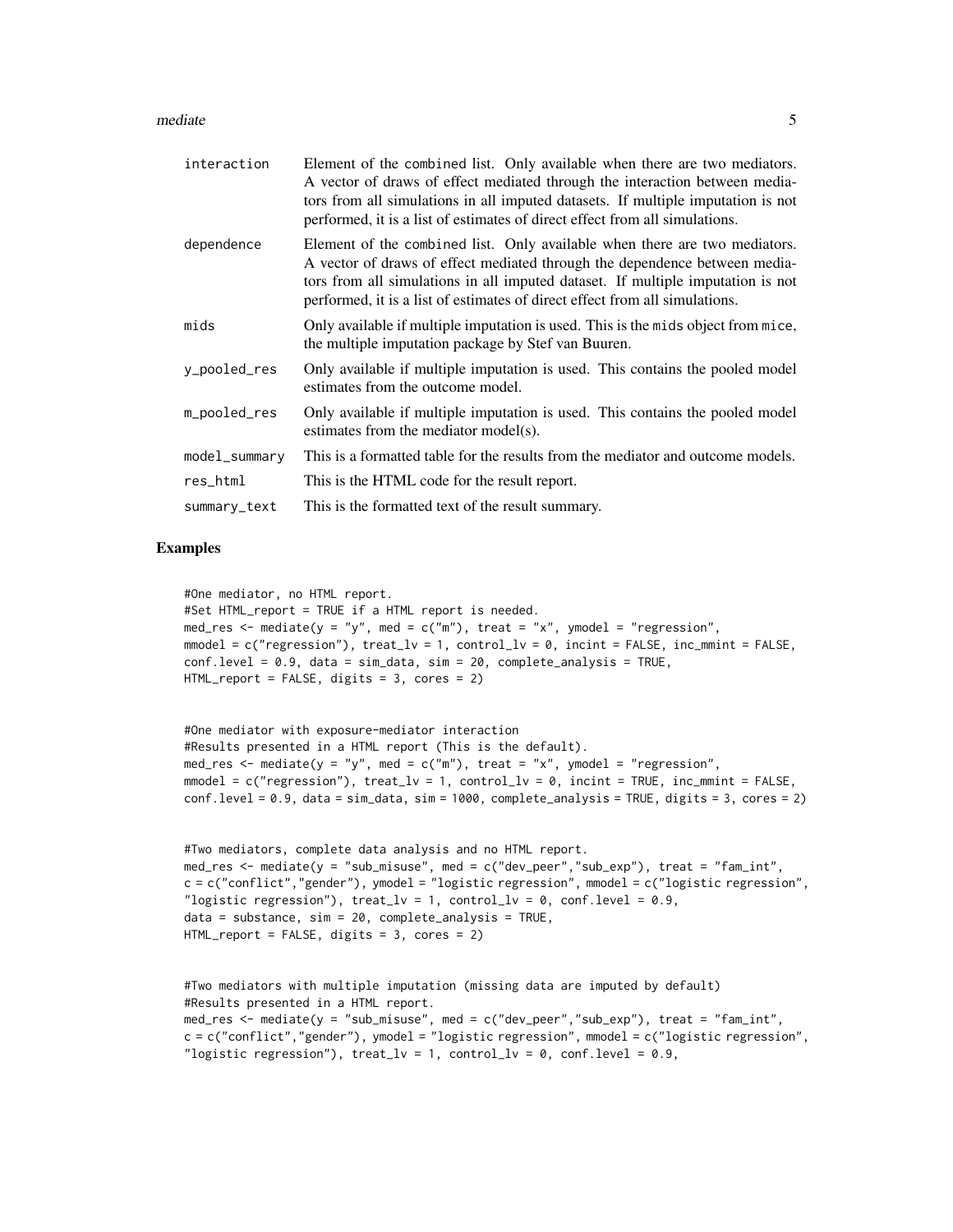#### <span id="page-5-0"></span>6 substance substance substance substance substance substance substance substance

```
data = substance, sim = 1000, digits = 3, cores = 2)
```
sim\_data *A simulated dataset for demonstrating mediation analysis with a single mediator*

#### Description

A simulated dataset with three variables.

#### Usage

sim\_data

#### Format

A data frame with 1000 rows:

- x Exposure variable
- m Mediator
- y Outcome

substance *Fictitious family intervention data*

#### Description

A fictitious dataset about family intervention and youth substance misuse

#### Usage

substance

#### Format

A data frame with 553 rows:

gender Gender of the participants, Male/Female. conflict Level of family conflict. Higher value represents higher level of conflict. dev\_peer Engagement with deviant peer groups. 1: Yes; 0: No sub\_exp Experimentation with substance. 1: Yes; 0: No fam\_int Participation in family intervention during adolescence. 1: Yes; 0: No sub\_misuse Substance misuse in young adulthood. 1: Yes; 0: No